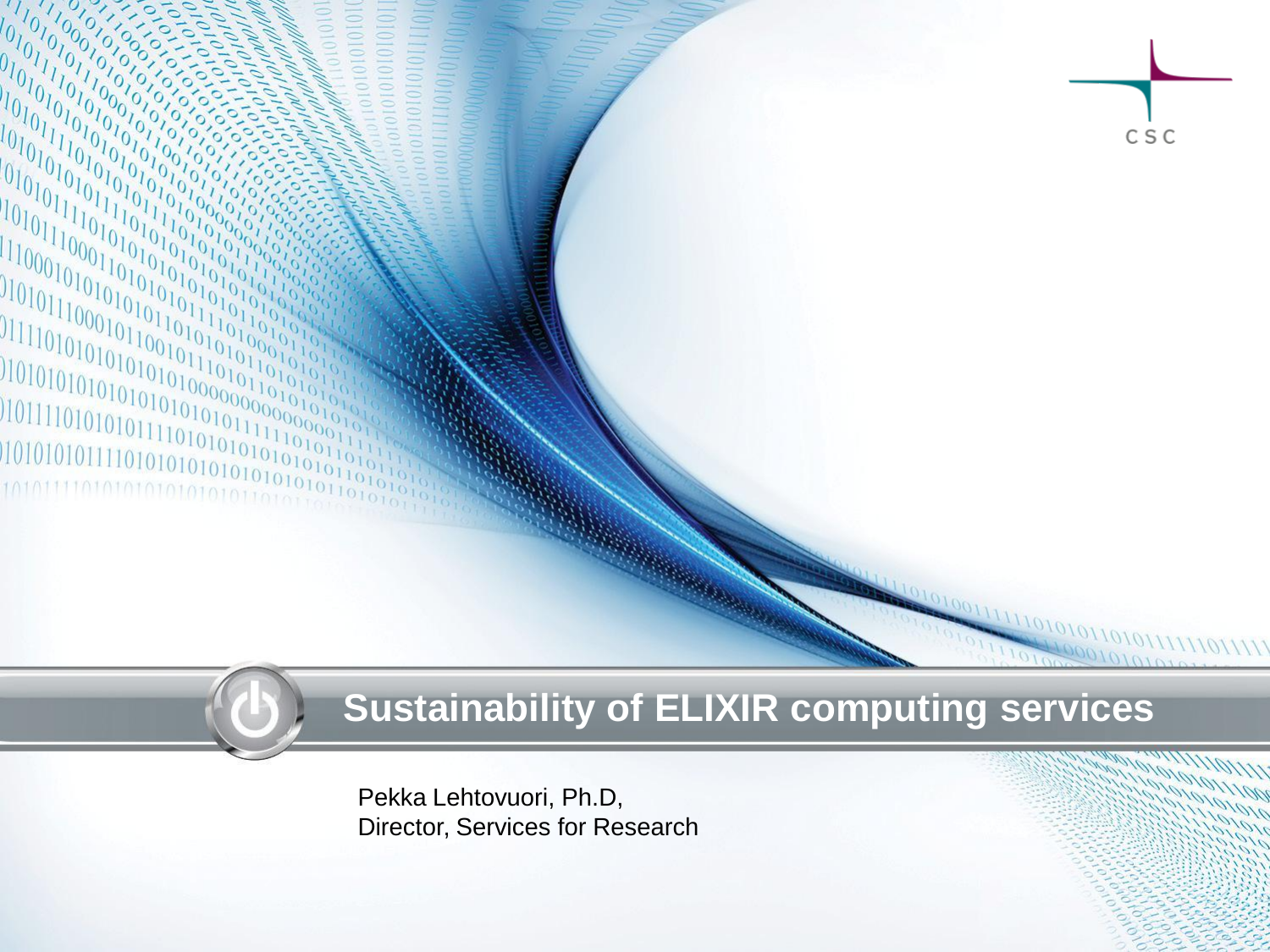## **Overview**

### • Evolution of CSC cloud services

• Funding streams and consequnces

• Building the future

CSC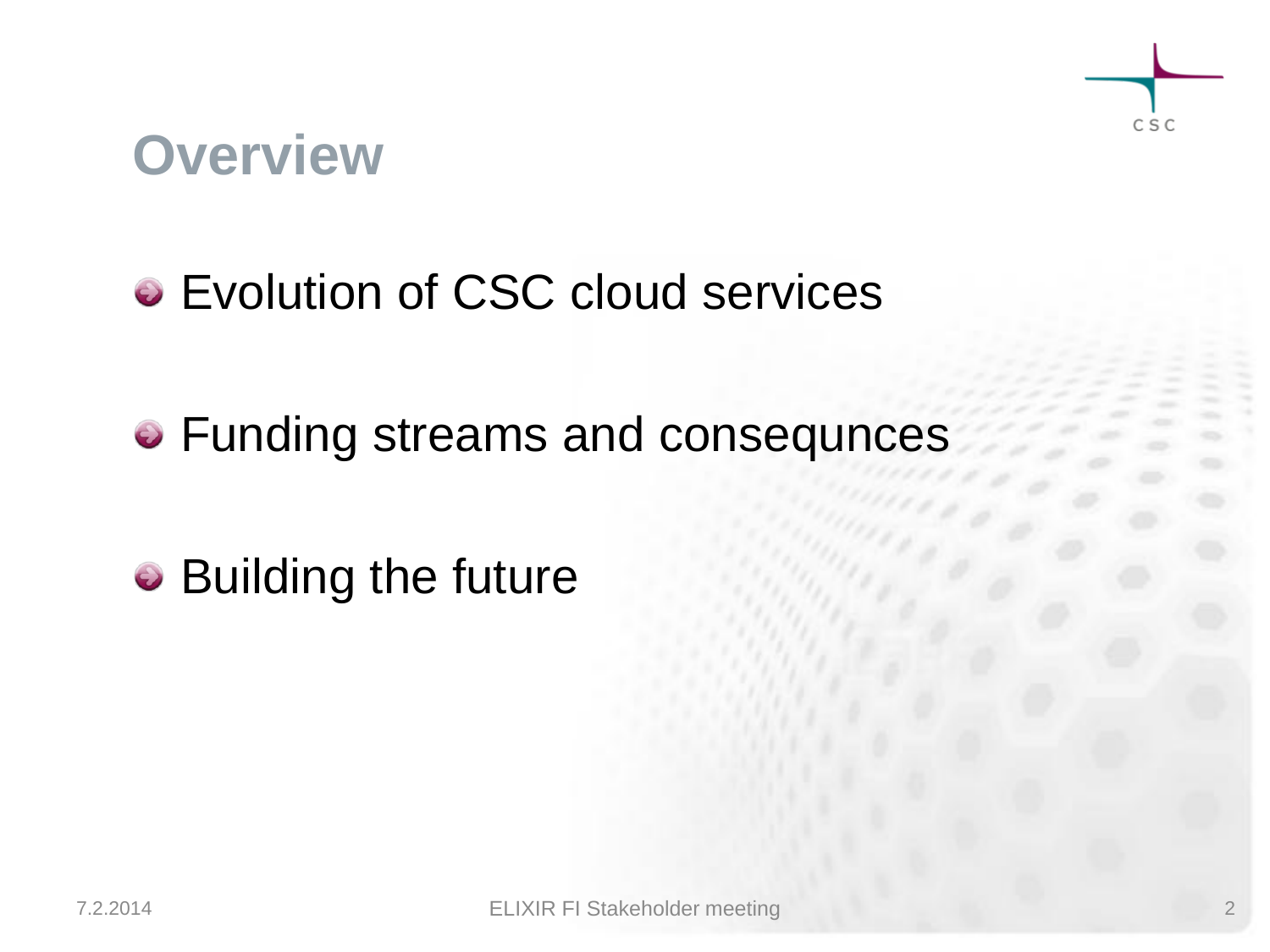

## **Road to CSC IaaS services**

- Long term development work, largely funded through ELIXIR, but also as part of CSC general computing offering development
- CSC main frame computing servers owned by the state of Finland, BMI capacity by CSC/ELIXIR node Finland
- BMI services designed for organizations, Pouta cloud for researchers/projects
- Ministry pays general Pouta usage for Finnish researchers, not services dedicated for subset of researchers/organizations

**Problem for CSC**: Customers are divided to silos, several capacity island foreseen **Problems for Customer**: Which service I should use?, Why others will get better service than I do?, Why should I possibly pay?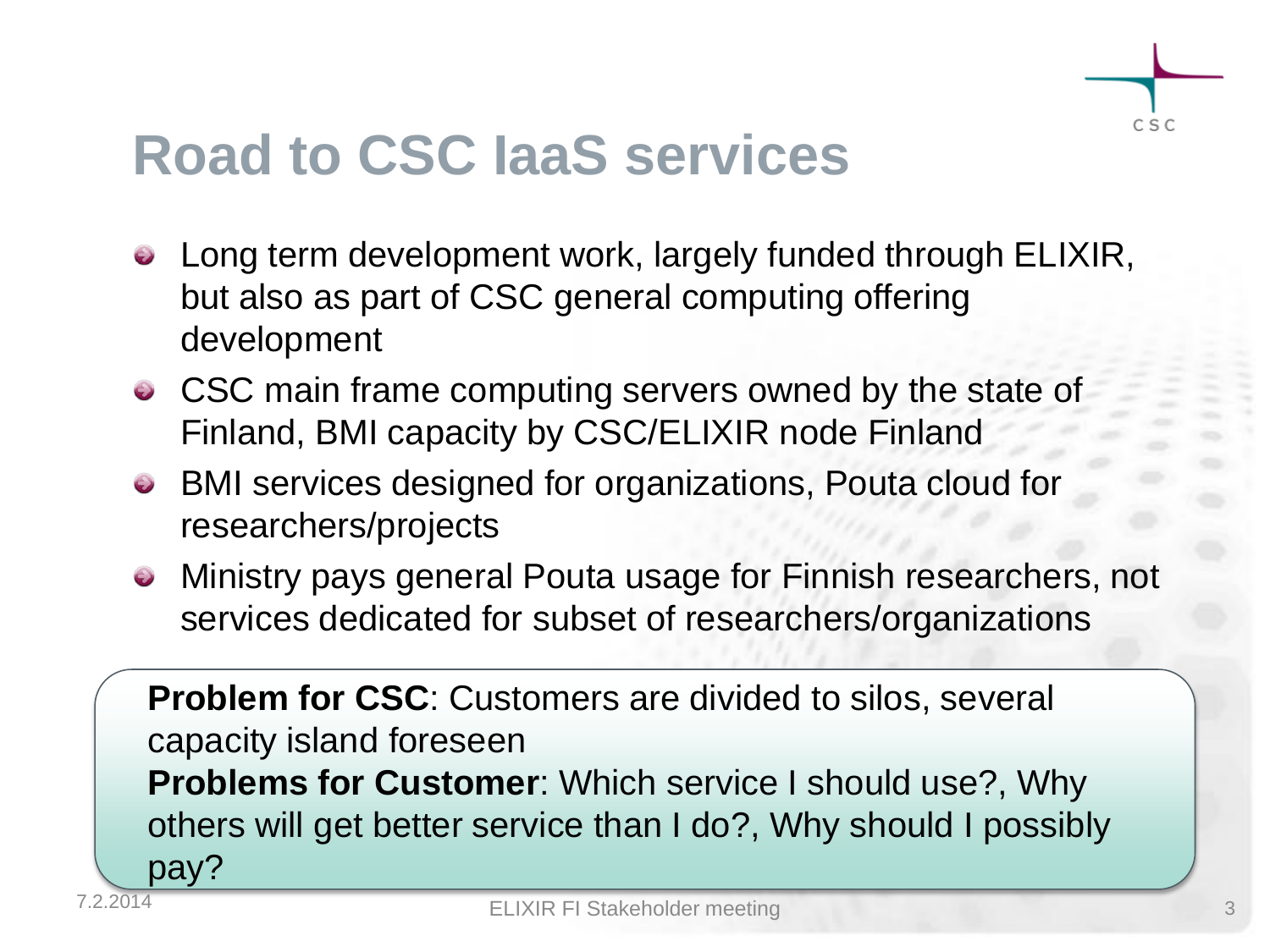

# **WHERE ARE WE GOING, TOWARDS CHAOS?**

## OR **TOWARDS SOMETHING BETTER**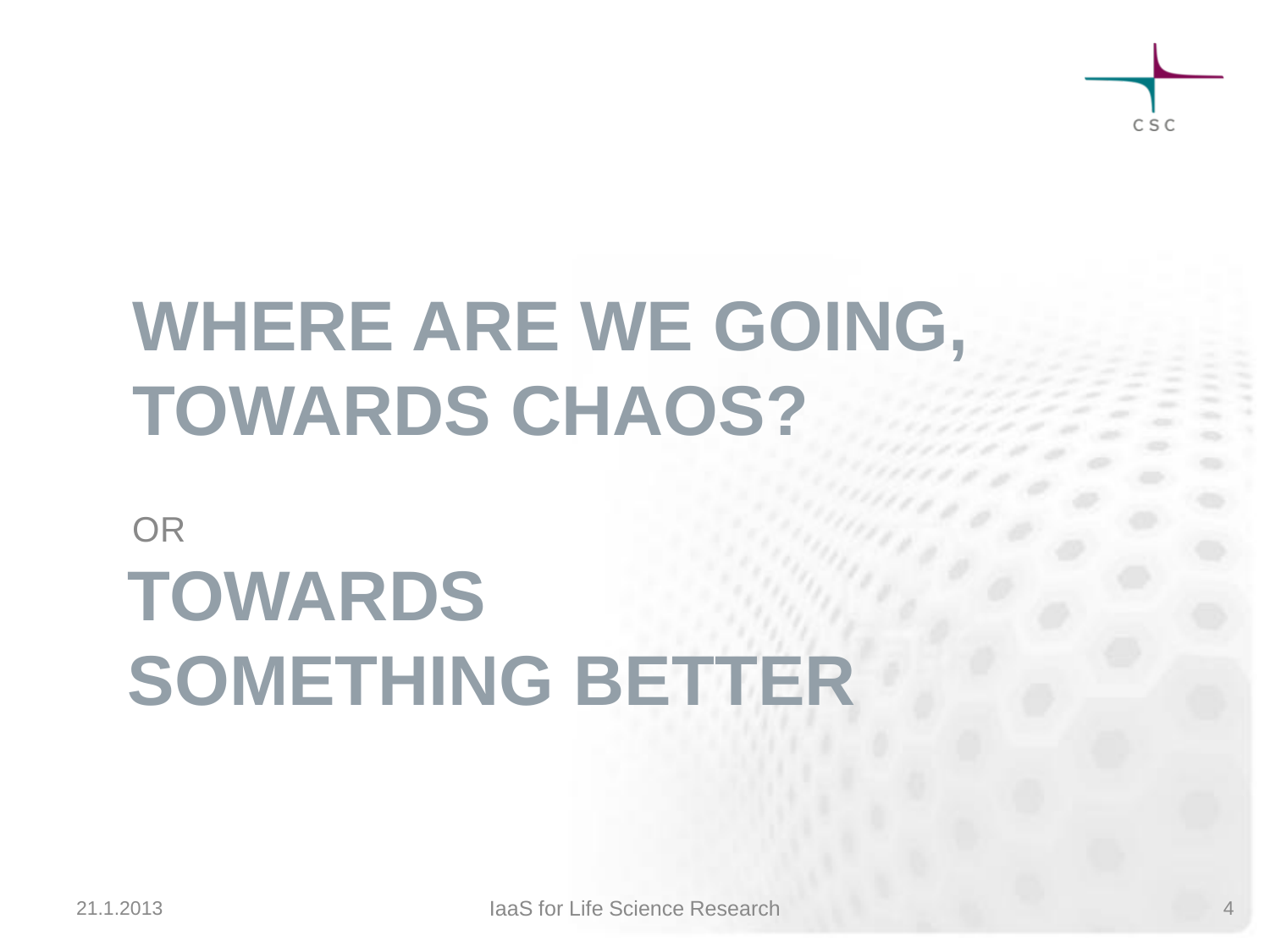

## **Sustainability, are we there?**

## • YES and <sub>no</sub>

- Ministry has capasity and adds sustainability but requires equality between researchers
- ELIXIR funding ensures dedicated support and services for biomed community

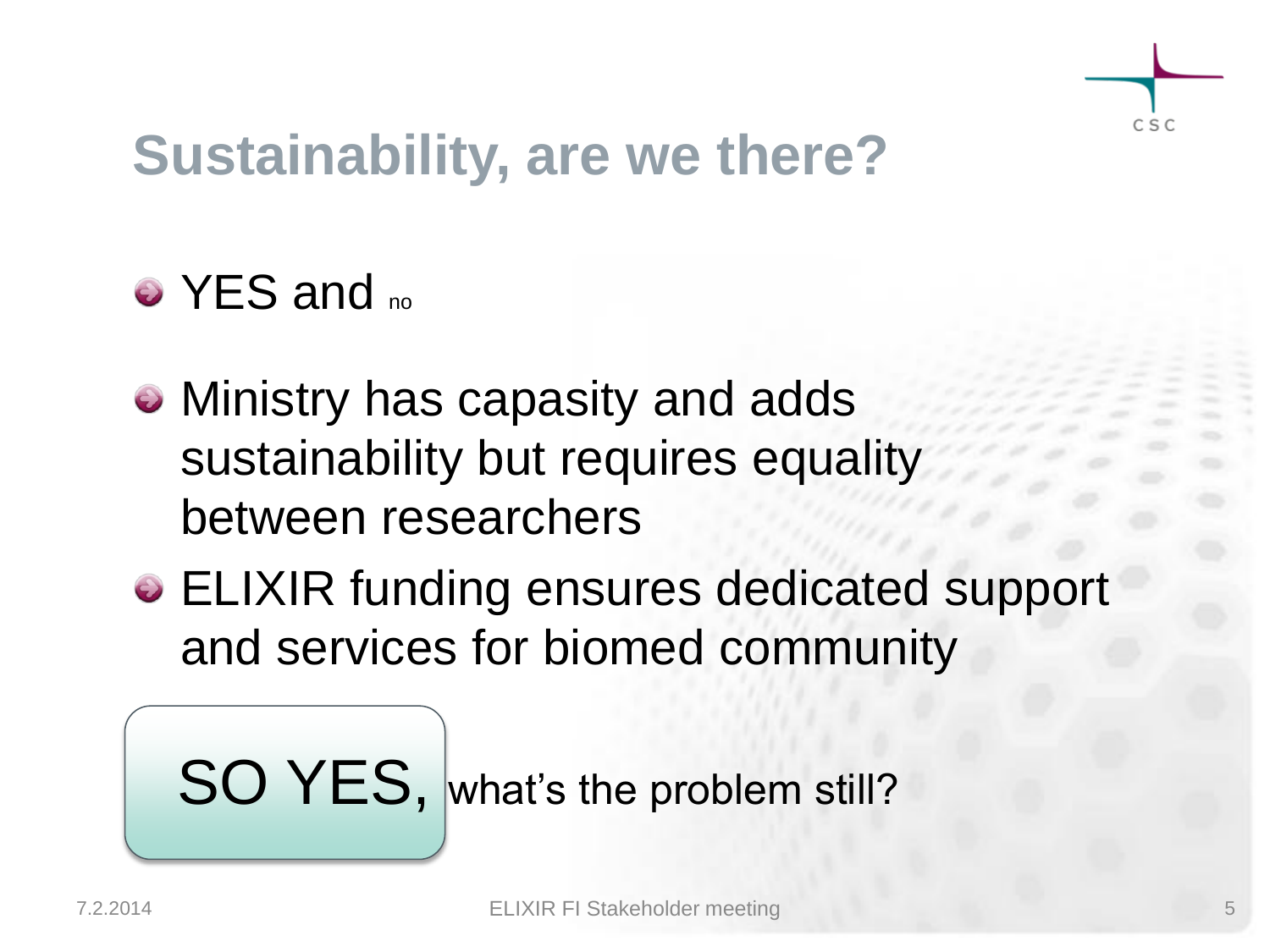## ELIXIR Node *IT infrastructure capital investments* to CSC Biomedinfra Cloud



#### Focus (2013 ): **computational storage**

IT equipment life cycle is 3-4 years.

Decommission 6 months salaries only.

**Just-in-time investment policy** and service delivery optimizes available IT capacity.

Biomed community cloud capacity needs to grow with the research efforts (Academy - CSC collaboration?).

**IT investment plan EUR ■** Invested EUR

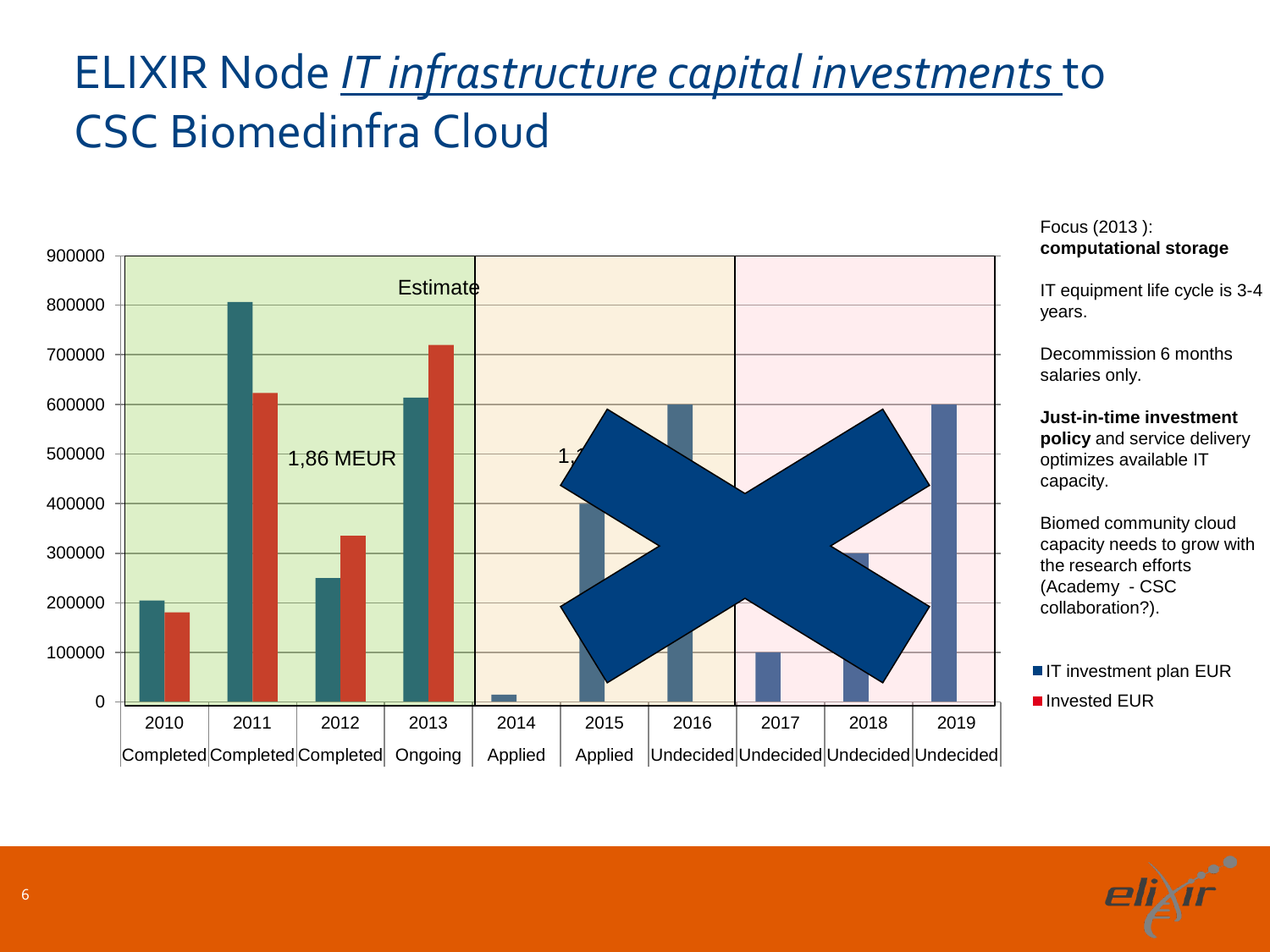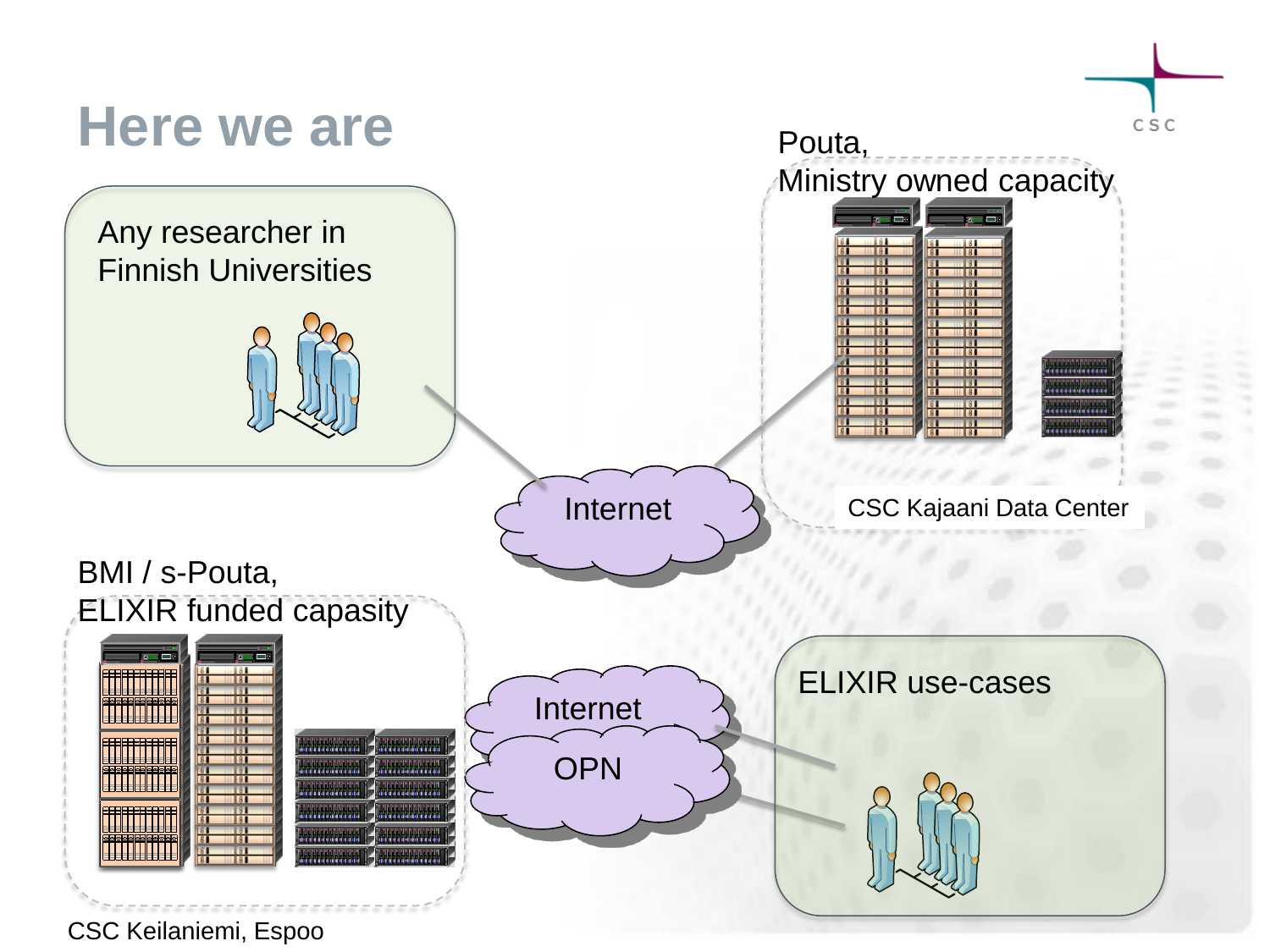